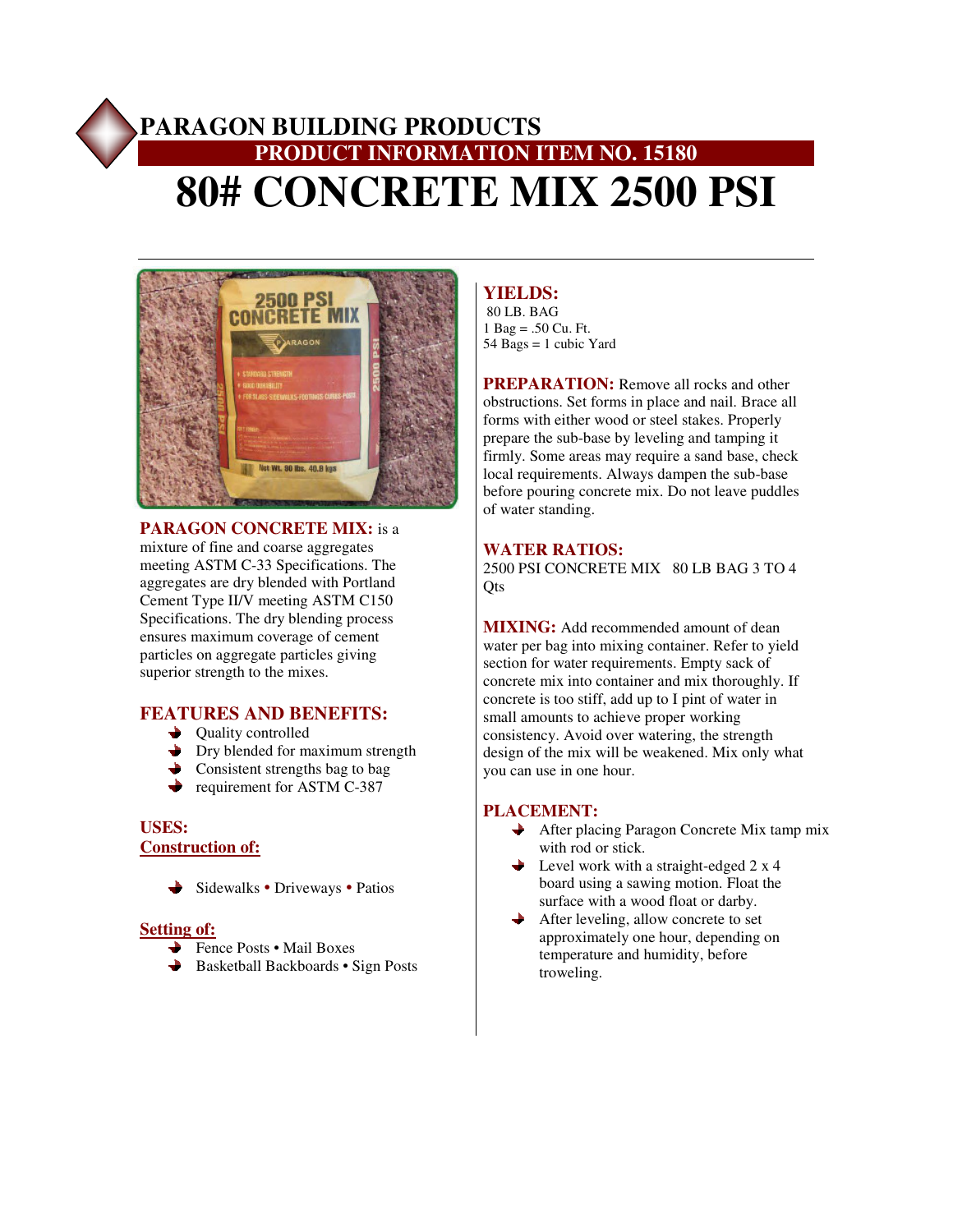# **PARAGON BUILDING PRODUCTS PRODUCT INFORMATION ITEM NO. 15180 80# CONCRETE MIX 2500 PSI**

# **CONTINUED:**

- Note: Look for the bleed water coming to the surface to have stopped.
- For rough surface use a wood float. For textured finished use broom or brush. For a smooth finish use a steel trowel.
- $\rightarrow$  Use edging tool to define the edge of the concrete by running the tool along the edge between the concrete and forms.
- Cut a 1" (25 mm) control joint into the slab every 6-8 feet (2-2.5 m) using a grooving tool.
- $\rightarrow$  Area can be opened to foot traffic in about 24 hours depending on temperature and humidity.

#### **COVERAGE: SLAB 4" THICK**

| <b>SOUARE</b>  |  |  |                    |  |
|----------------|--|--|--------------------|--|
| <b>FOOTAGE</b> |  |  | 1 2 5 10 20 50 100 |  |
| 80 LB. BAG     |  |  | 1 1 3 5 11 27 54   |  |

#### **CURING:**

Allow material to set until hard to the touch and cover with plastic to prevent evaporation of water. Protect from freezing for 24 hours.

## **TECHNICAL DATA: PARAGON CONCRETE MIXES** are

manufactured to meet strength specifications for concrete mixes of the following designs:

**Compressive Strength:** ASTM C 39/C 39M<br>2500 psi 28 days 2500 + psi 17.24 Mpa  $2500 + \text{psi} 17.24 \text{ Mpa}$ 

## **PACKAGING:**

80 lb. /41.0 kg multi-ply bags 42/Pallet

## **LIMITATIONS:**

- **→ DO NOT** apply when the air or substrate temperature is below 40° F within 24 hours
- **→ DO NOT** over water. of application.
- ┶ **DO NOT** over mix.
- **DO NOT** apply over substrates that are frozen or contain frost.
- **→ DO NOT** use dirty water or tools.
- **→ DO NOT** add or mix any materials with this product unless approved by Paragon Building Products Inc.
- $\rightarrow$  Application in cold or damp weather will increase the chance for the occurrence of efflorescence. Efflorescence occurs naturally and is beyond the control of Paragon.

**TECHNICAL SERVICE:** For, application procedures or surface conditions not specified in literature contact:

## **Paragon Concrete Products Inc. 2305 S Roof Tile Rd. Casa Grande, AZ 85193 Phone: 520-836-6454 Fax: 520-421-1172**

Avoid hazards by following all precautions found in the **MSDS (Material Safety Data Sheet),** product labels and product information sheets. Please read this information prior to using the product. MSDS are available through technical service at **520-836-6454.**

**CAUTION:** Contains Portland Cement. Cement causes skin Irritations, may cause allergic reactions. Avoid eye contact or prolonged contact with skin. Use of a dust respirator, safety goggles and rubber gloves are recommended. Wash self thoroughly after any contact. In case of eye contact, flush immediately with plenty of water for at least 15 minutes. Consult a physician immediately. Do not take internally. Contains free silica, don't breathe dust. Prolonged exposure to dust may cause delayed lung disease (silicosis). Always wear NIOSH approved mask for silica dust.